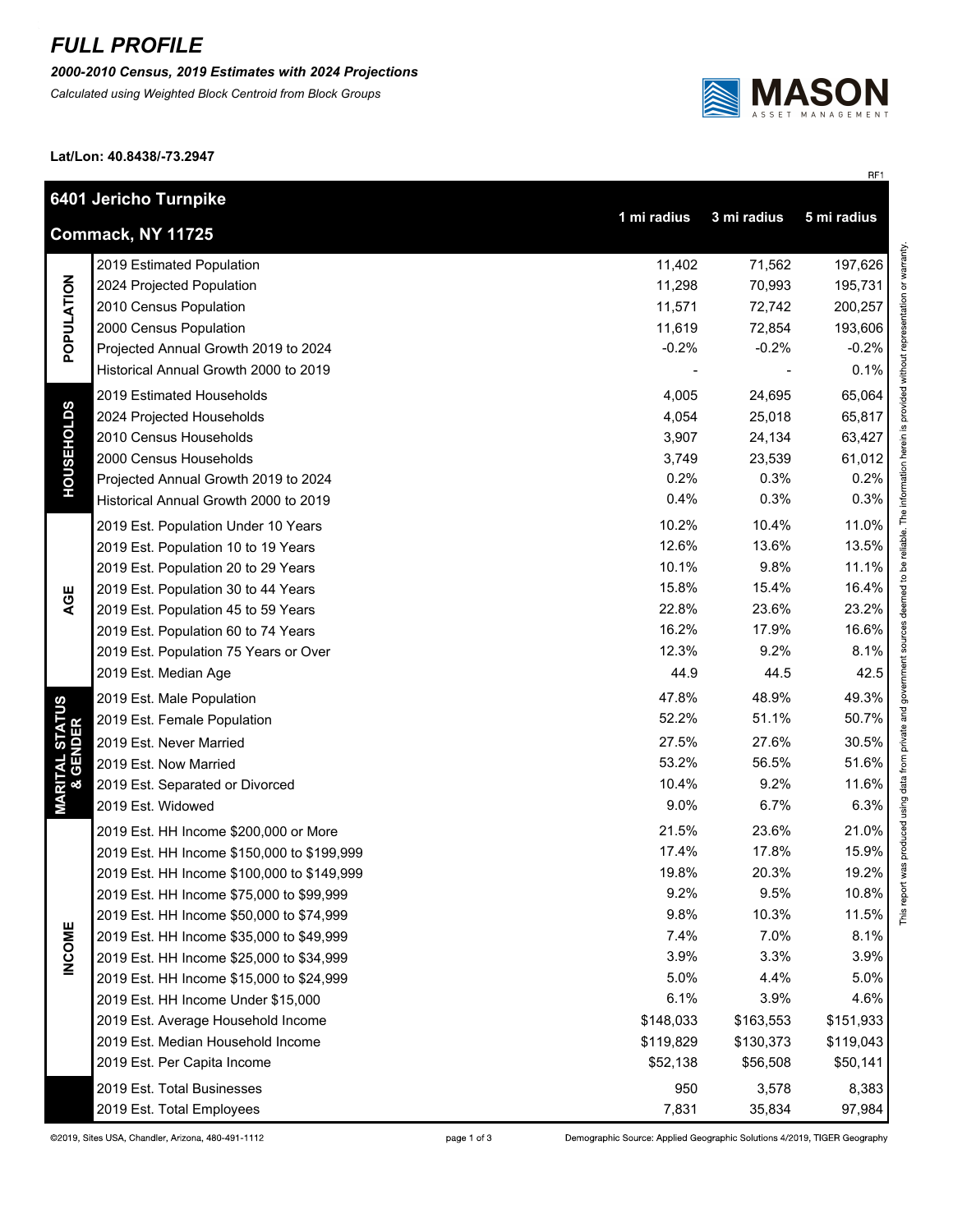## *FULL PROFILE*

*2000-2010 Census, 2019 Estimates with 2024 Projections*

*Calculated using Weighted Block Centroid from Block Groups*



RF1

**Lat/Lon: 40.8438/-73.2947**

|                                            | 6401 Jericho Turnpike                                          |           |           |           |  |  |  |
|--------------------------------------------|----------------------------------------------------------------|-----------|-----------|-----------|--|--|--|
|                                            | 1 mi radius<br>3 mi radius<br>5 mi radius<br>Commack, NY 11725 |           |           |           |  |  |  |
| <b>RACE</b><br><b>HISPANIC</b>             | 2019 Est. White                                                | 87.3%     | 87.7%     | 79.4%     |  |  |  |
|                                            | 2019 Est. Black                                                | 2.3%      | 2.6%      | 6.2%      |  |  |  |
|                                            | 2019 Est. Asian or Pacific Islander                            | 7.7%      | 6.8%      | 5.8%      |  |  |  |
|                                            | 2019 Est. American Indian or Alaska Native                     | 0.1%      |           | 0.3%      |  |  |  |
|                                            | 2019 Est. Other Races                                          | 2.6%      | 2.8%      | 8.3%      |  |  |  |
|                                            | 2019 Est. Hispanic Population                                  | 920       | 5,785     | 38,324    |  |  |  |
|                                            | 2019 Est. Hispanic Population                                  | 8.1%      | 8.1%      | 19.4%     |  |  |  |
|                                            | 2024 Proj. Hispanic Population                                 | 8.6%      | 8.7%      | 19.7%     |  |  |  |
|                                            | 2010 Hispanic Population                                       | 5.1%      | 5.2%      | 16.6%     |  |  |  |
|                                            | 2019 Est. Adult Population (25 Years or Over)                  | 8,213     | 50,664    | 137,713   |  |  |  |
|                                            | 2019 Est. Elementary (Grade Level 0 to 8)                      | 2.2%      | 2.0%      | 4.0%      |  |  |  |
| or Older)<br>EDUCATION<br>Adults 25 or Olc | 2019 Est. Some High School (Grade Level 9 to 11)               | 2.6%      | 2.4%      | 4.6%      |  |  |  |
|                                            | 2019 Est. High School Graduate                                 | 23.8%     | 22.0%     | 23.0%     |  |  |  |
|                                            | 2019 Est. Some College                                         | 17.2%     | 15.7%     | 15.4%     |  |  |  |
|                                            | 2019 Est. Associate Degree Only                                | 10.4%     | 8.9%      | 8.5%      |  |  |  |
|                                            | 2019 Est. Bachelor Degree Only                                 | 24.1%     | 27.0%     | 24.5%     |  |  |  |
|                                            | 2019 Est. Graduate Degree                                      | 19.7%     | 22.0%     | 20.0%     |  |  |  |
|                                            | 2019 Est. Total Housing Units                                  | 4,056     | 25,027    | 66,249    |  |  |  |
|                                            | 2019 Est. Owner-Occupied                                       | 84.7%     | 89.1%     | 83.6%     |  |  |  |
| <b>HOUSING</b>                             | 2019 Est. Renter-Occupied                                      | 14.0%     | 9.6%      | 14.7%     |  |  |  |
|                                            | 2019 Est. Vacant Housing                                       | 1.3%      | 1.3%      | 1.8%      |  |  |  |
|                                            | 2019 Homes Built 2010 or later                                 | 0.9%      | 0.8%      | 1.1%      |  |  |  |
|                                            | 2019 Homes Built 2000 to 2009                                  | 1.7%      | 2.4%      | 3.1%      |  |  |  |
|                                            | 2019 Homes Built 1990 to 1999                                  | 7.2%      | 5.9%      | 5.5%      |  |  |  |
|                                            | 2019 Homes Built 1980 to 1989                                  | 3.2%      | 6.3%      | 6.4%      |  |  |  |
|                                            | 2019 Homes Built 1970 to 1979                                  | 7.3%      | 11.9%     | 13.7%     |  |  |  |
|                                            | 2019 Homes Built 1960 to 1969                                  | 36.6%     | 38.2%     | 33.8%     |  |  |  |
| <b>HOMES BUILT BY YEAR</b>                 | 2019 Homes Built 1950 to 1959                                  | 37.8%     | 27.3%     | 24.2%     |  |  |  |
|                                            | 2019 Homes Built Before 1949                                   | 4.0%      | 5.9%      | 10.5%     |  |  |  |
|                                            | 2019 Home Value \$1,000,000 or More                            | 1.0%      | 2.5%      | 3.0%      |  |  |  |
|                                            | 2019 Home Value \$500,000 to \$999,999                         | 32.7%     | 42.9%     | 41.7%     |  |  |  |
|                                            | 2019 Home Value \$400,000 to \$499,999                         | 36.2%     | 33.0%     | 27.1%     |  |  |  |
| <b>HOME VALUES</b>                         | 2019 Home Value \$300,000 to \$399,999                         | 27.1%     | 17.5%     | 18.5%     |  |  |  |
|                                            | 2019 Home Value \$200,000 to \$299,999                         | 2.7%      | 2.8%      | 7.3%      |  |  |  |
|                                            | 2019 Home Value \$150,000 to \$199,999                         | 0.5%      | 0.4%      | 0.9%      |  |  |  |
|                                            | 2019 Home Value \$100,000 to \$149,999                         | 0.5%      | 0.5%      | 1.1%      |  |  |  |
|                                            | 2019 Home Value \$50,000 to \$99,999                           | 0.3%      | 0.4%      | 0.5%      |  |  |  |
|                                            | 2019 Home Value \$25,000 to \$49,999                           | 0.3%      | 0.8%      | 0.7%      |  |  |  |
|                                            | 2019 Home Value Under \$25,000                                 | 0.3%      | 0.4%      | 0.4%      |  |  |  |
|                                            | 2019 Median Home Value                                         | \$463,840 | \$514,854 | \$506,054 |  |  |  |
|                                            | 2019 Median Rent                                               | \$1,747   | \$1,595   | \$1,442   |  |  |  |

Demographic Source: Applied Geographic Solutions 4/2019, TIGER Geography